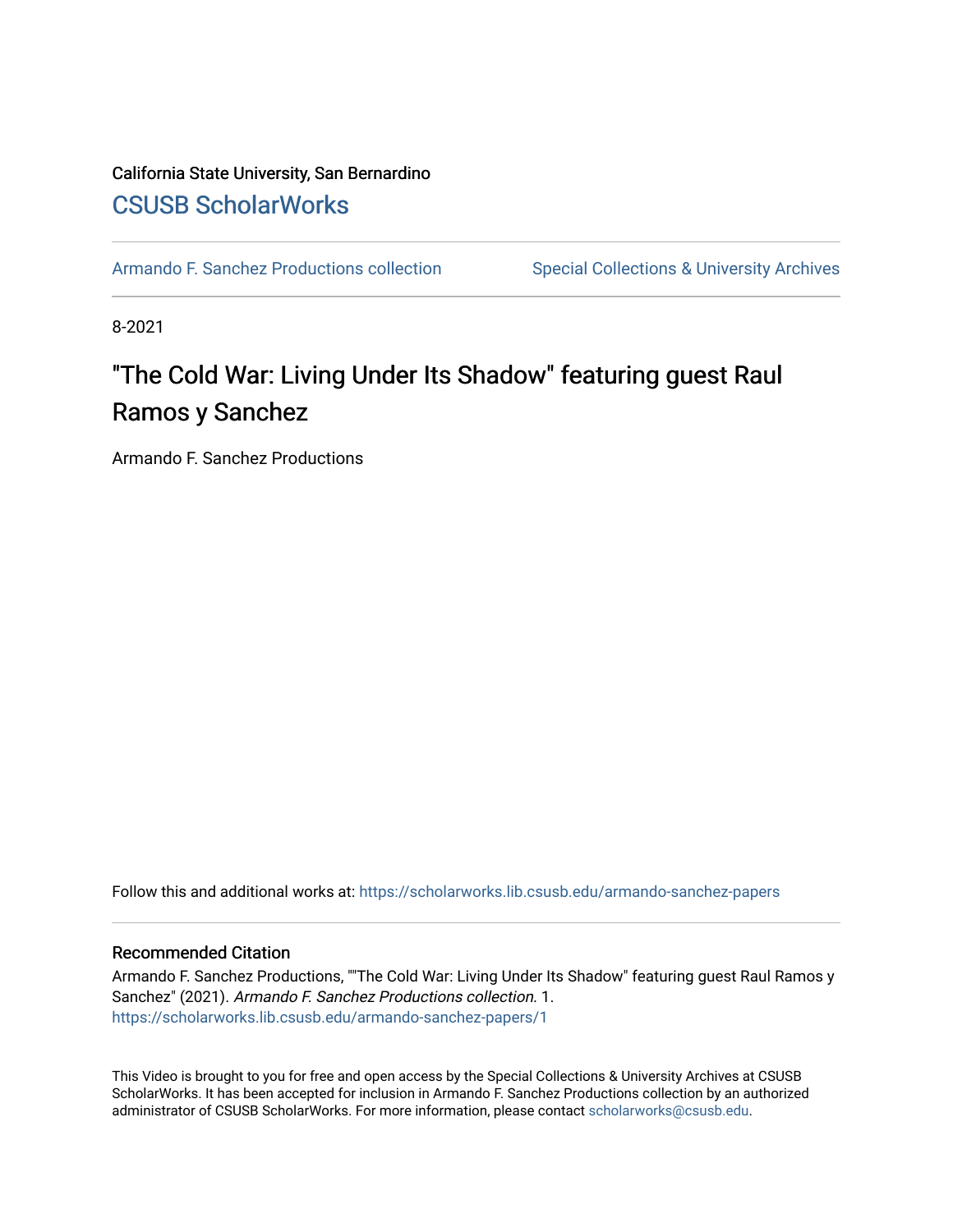Armando F Sanchez Production

## **The Cold War: Living Under Its Shadow**

Interviewer: Armando F Sanchez

Copyright © 2022 by Armando F Sanchez

# **Raul Ramos y Sanchez**

Guest

Cuban-born Raul Ramos y Sanchez grew up in Miami's cultural kaleidoscope before becoming a long-time resident of the U.S. Midwest, After a successful career in advertising that included founding an ad agency with offices in Ohio *and California, Ramos turned to more personally significant work. This began with developing a documentary for public television, Two Americas: The Legacy of our Hemisphere and also creating www.Myimmigrationstory.com an online forum for the U.S. immigrant community.*

Ramos began his debut novel America Libre in 2004 with the input of scholars from Latin America, Spain, and the United States. The novel was released by Grand Central Publishing (formerly Warner Books) on July 29, 2009. House Divided, the sequel to America Libre was released on January 28, 2011. Pancho Land, the final installment of the Class H Trilogy was released as a Kindle edition on November 19, 2012, with a print and other digital editions to *follow in 2013. Ramos' work as a novelist has garnered numerous awards and recognition.*

**Armando F Sanchez**: Ladies and gentlemen, thank you for being with us today there is a new series that I recently started, "Cold War Living Under Its Shadow", and the stories that individuals have about their personal experiences being part of the Cold War.

All of us were part of the Cold War, but we were impacted on a different level. So today I'm very honored to have someone that I call a friend, a guest, plus someone who is an author, a writer, and a very sensitive human being.

I found that for the many shows we've done and all the talking we've done in the background. Raul Ramos y Sanchez. He is an author of the Class H Trilogy, America Libre, House Divided, and Pancho Land. I am very honored to have all three books in my collection.

**Raul Ramos y Sanchez:** Thank you for that.

**Sanchez:** Raul, Thank you for sharing your personal story. Let me give you a little bit of providing a little bit of his background. You left Havana, Cuba when you were six years old and your mom you know brought you to the U.S. You went to New York, and then you went to Florida. That's as far as I'm gonna go because the rest of the story is totally yours right smack, pre-Cuban Missile Crisis, Bay of Pigs April 17 to the 20th in 1961. So you were caught in that also as well as you were growing up so let's take you back first and foremost. Why did your mom leave Cuba?

**Ramos y Sanchez**: Well, my dad was involved in the resistance and there were a lot of different resistance movements at that time. There it had consolidated. My dad was associated with one in Havana. It was primarily students but the others were involved in it and he was doing things that my mom thought were very dangerous and so she was afraid for herself, for me and so she decided to leave and she eventually wound up divorcing my father. but At that time she left and we went to New York City. I was the age of six.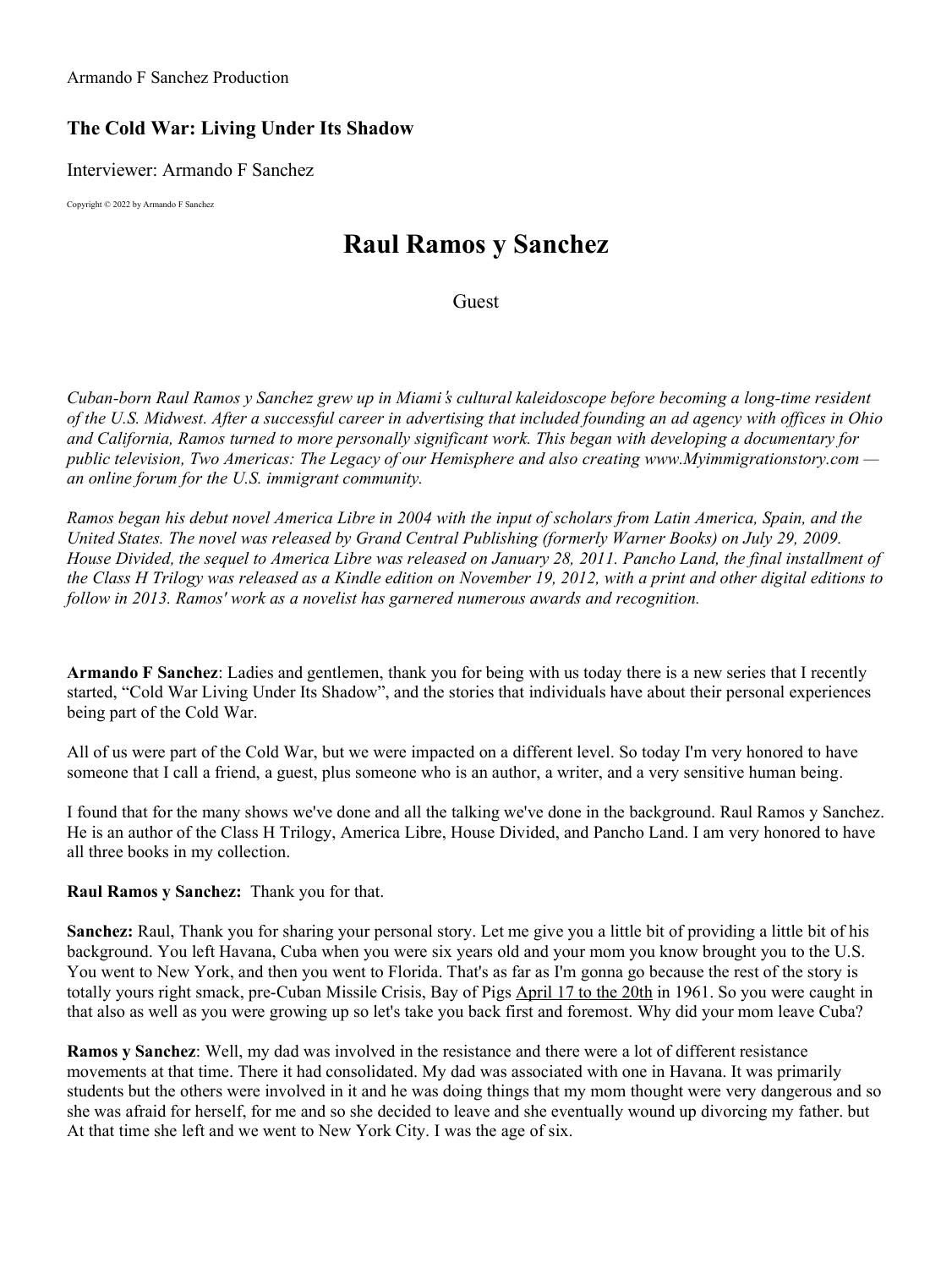That's when I started the first grade in New York. When summer came that year my mom decided that I should go back and see my father and her family as well. So I went back to Cuba by myself on a plane. I was picked up by my relatives there and so I spent that summer in Havana and then came back to the states. By that time my mom had moved to Miami, and so we wound up doing the same thing for the next five years from 1956 through 1961. It was a pretty unique perspective because those years spanned the time before the success of the Castro revolution and then afterward. That happened on New Year's of 1959. So I was there in the summer of 1960. I was not there when all the turmoil was taking place when the trucks rolled into Havana, I was not there for that, but I was there immediately afterward and of course a lot of my mom's relatives, as well as my dad, and so they were happy with the outcome, unlike a lot of Cuban exiles who came immediately after Castro took over. They had their reasons for wanting to leave and I certainly respect and understand those. My family did not.

My mom kept sending me back (to Cuba) for the next couple of years until finally in 1961 when things got really really hot during the Cold War. My father decided I was not going to go back (to the U.S.) and so my mother went back to Cuba) and got me out. That was the last time in November of 1961 that I was ever in Cuba until 2013 when I went back for the first time in 52 years. But the Cold War piece of this is what this show is about, and I think I had the unique opportunity to witness the Cold War from both sides the U.S. side and from the side of a nation that was aligned with the Soviet Union and, you know, the Eastern Bloc. I got to see that perspective both before and after.

**Sanchez**: Go more in-depth in that particular statement of yours. Take me back to one of your summer periods that you were there. Did you end up in Havana, and just live two months sort of like a happy-go-lucky kid walking around the city, or were there already tensions, political tensions, that you saw or you sensed even as a child that you sort of had to keep adapting to?

**Ramos y Sanchez**: Yeah, you know that's a great question Armando because I remember there was a time when I was with my father. This was before the revolution and my father had a business that was ideal for helping the cause of the revolution. He and his brother-in-law, my mom's brother, had a tire business and they traveled all over the island selling tires, exchanging tires. They would go throughout the mountains providing tires. They would be carrying them in this big truck loaded down the tires underneath the tires were supplies or whatever was needed in the mountains it might be ammunition, it might be medicine, it might be food and he was part of an underground ferry system that would take supplies back and forth across the island. That was what I learned about this later at the time I was never told what was going on but I do remember one particular incident where my dad and I were in his truck. It was just the two of us and he saw a roadblock up ahead and all of a sudden he pulled that truck off the road. We were going like 50-miles an hour down a dirt path because my father obviously did not want to get caught in that roadblock. I remember bouncing in the truck and my head hitting the roof and I was wondering "dad, why are we doing this?" It turned out we didn't want to get the truck inspected so we must have been carrying something. He was really worried about them searching the truck for something.

**Sanchez**: Did this happen at other times as well? Did you find other experiences like that where you sort of walked into things and you thought you know, "I shouldn't be here?".

**Sanchez y Ramos**: That was the most, that was the one that comes to mind. Most of the time I was kept pretty much in the dark about what was going on and it was only later after the Revolution succeeded that I was told what was going on the whole time. My mom knew nothing of this. I doubt she would have sent me back if she knew how harrowing this stuff was that I was getting involved in, even peripherally, because I don't think my dad would ever put me in danger of anything like that. This just happened to be one day when I was there and I experienced it firsthand.

**Sanchez**: So you were living the Cold War in a whole different way or with possible gun-running of the episode?

**Sanchez y Ramos**: Yes, that part was something that I was not aware of but after the revolution that is when I had the experience of seeing both sides of the Cold War, and of course you know and in Miami, my neighborhood was had Cuban exile and it had Anglo-Americans who had heard or knew horror stories. I heard that these people are communists and they're out to take over the world. All of the things that you expect to hear, and then I would go back to Cuba and I'd see my family, and you know, they're saying terrible things about the United States. They would say that they're greedy and they want to take over the world. I'd also hear that the U.S. is the imperialist octopus and all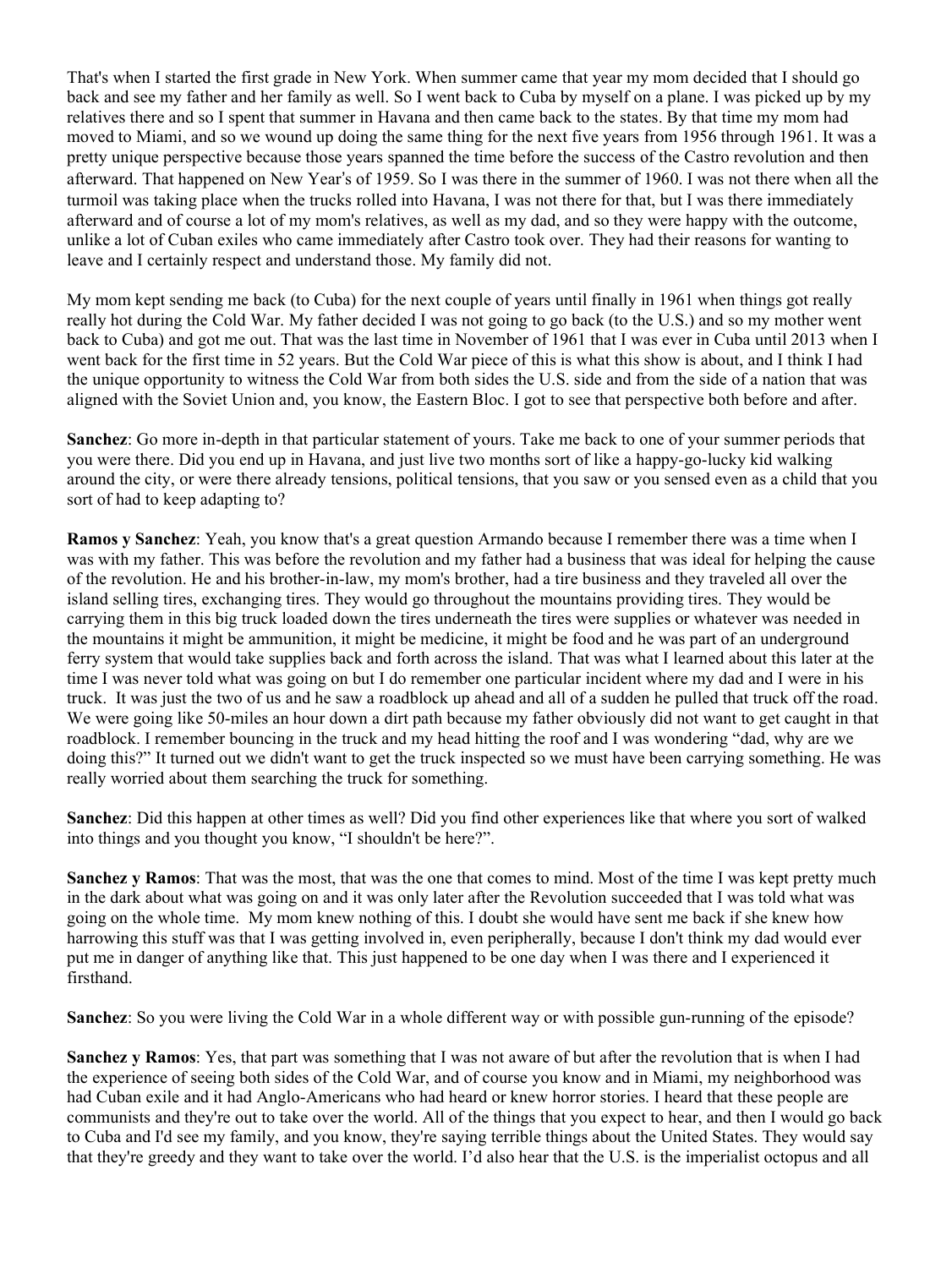these other terrible things and I'm thinking "no, that's not who I live with. This is not my friends or people I know nor my neighbors. So I realize that in the Cold War, in that kind of environment, people exaggerate.

They look for the worst and then they always believe that they're the good guys. So that was probably the biggest takeaway for me in experiencing that on both sides was that you know, both sides have decent good people that think they're doing the right thing and the other sides are the bad guys. It was a thing that stuck with me ever since. I think it's influenced a lot of the work that I've done and even my attitude towards the world in general.

**Sanchez**: Sort of moving forward with an interpretation that you don't take things at first face value. You sort of try to look at it from different points of view.

**Sanchez y Ramos**: Absolutely, I mean, you know it's in the interest of those in power to gain support. It's also very useful for somebody who is a dictator to have somebody to blame for their problems on. Right, it's a thing so I think that leaders use nationalism. They use fear. They use hatred to enhance their power and you know that's nothing new. You know many leaders throughout history have done that of every ideology, in every continent, all over the world. It's not a new story. I just lived it firsthand.

**Sanchez**: A point of interest, I caught in something you said. There was a point when your father said, "no, I want you to stay here" and your mom went back to Havana to get you out?

### **Sanchez y Ramos**: Yes.

### **Sanchez**: How did she do that?

**Sanchez y Ramos**: That's exactly right. Well, that was a great deal of subterfuge as well involved in that because in that my dad knew about this tension (political) that was growing, he did not want me to go back to the states again. He felt like if I left I would never go back. Well, he was right. But when my mom got a wind of that, then she goes back to Cuba and then puts on this big show. She said, "oh no, I'm embracing the revolution. I'm here repatriating and so forth and so on." So in the meantime, she was working immediately to try and get me out. So what she arranged with the help of her father was that we bought round-trip tickets to Madrid because flights going anywhere out of the country at that time were at a premium. So my grandfather slipped a little money to somebody to get us a seat. It turned out that Madrid was the only place where they had a seat available. It was very expensive too because we're going clear across the ocean (Atlantic) and so we bought the tickets round trip. You had to buy round-trip tickets.

**Sanchez**: Supposedly, you were coming back (to Cuba)?

**Sanchez y Ramos**: And then, we got off the plane when we made a stop in Bermuda. So my mom got off the plane and told the people there, that at the time it was still a British colony and my mom told them that we wanted to go back to the United States. She informed them that we were American residents and that we wanted to go back!

The Brits didn't know what to do with this, so they sent us to Bimini and then finally wound up in Jamaica all in one night. We stayed in a hotel until we could get the whole thing arranged. Then we were finally able to come back to the states after about a month. We were in Jamaica while officials were making sure that we were whom we said we were, and that we were able to enter the country again. So I spent that time in Jamaica and I missed out on some school but finally was able to get back.

### **Sanchez**: What were you thinking all this time?

**Sanchez y Ramos**: I was thinking that I was glad to get out that time because, in the Cuban school that my dad put me in, it was known that I was "americanito"(Spanish for little American). They (my school peers) treated me as if I was an American. I spoke Spanish just fine but because of the animosity towards the United States at that time I was pretty much in a fight almost every day in school. You know how it can be. Somebody was starting up a fight with me almost every day and so it was a hard time. You know, it was difficult. I probably suffered more for being American in Cuba than I ever suffered being Cuban here in the states. Not that I haven't had my share of difficulties but it was a tough time. It was a very tough time. So I was very relieved many years later, which was almost 50-years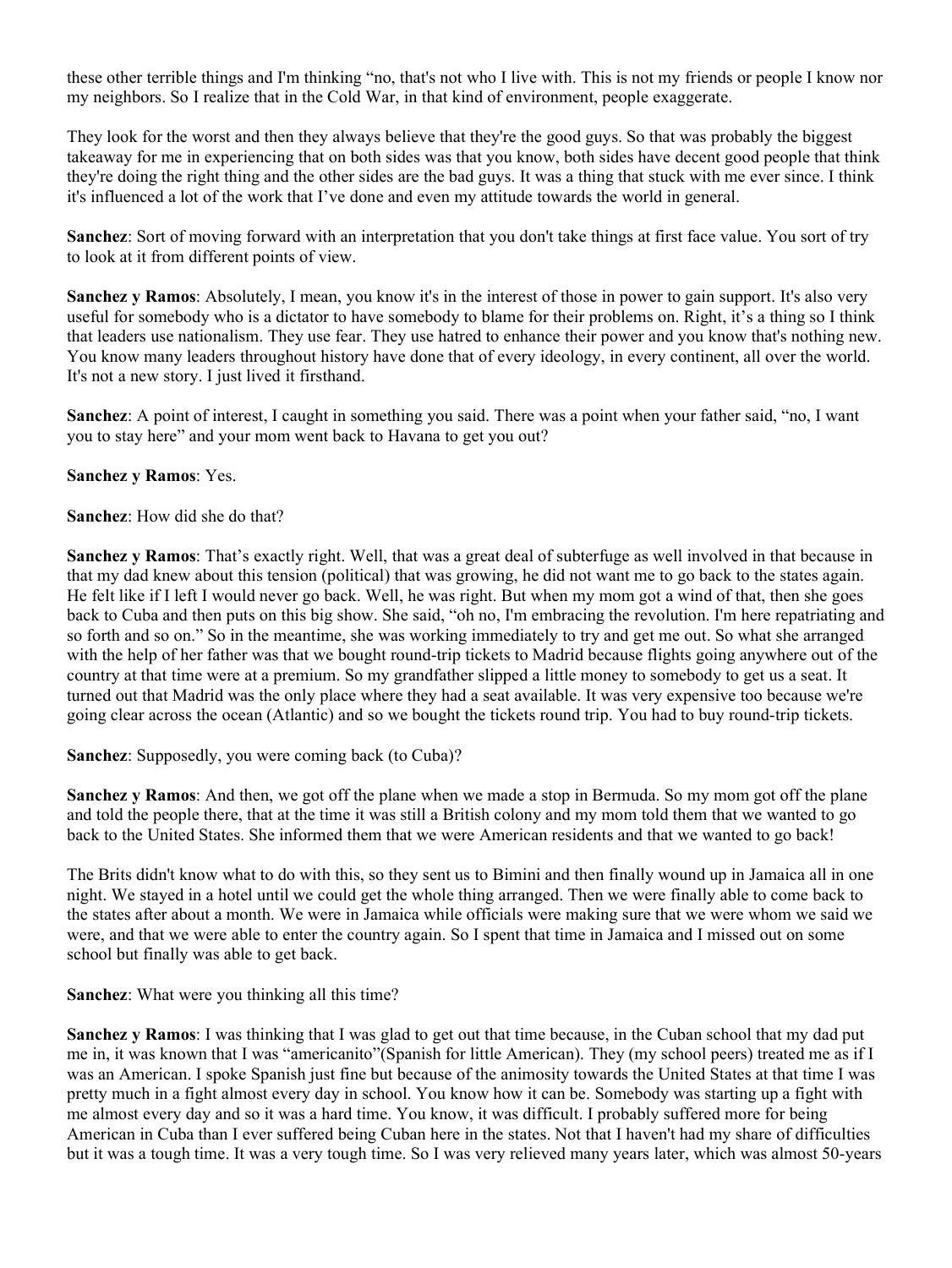later when I got in touch with my family in Cuba that they were open to my coming back. In fact, it's been wonderful reconnecting with my relatives again because the Cold War is over in Cuba.

I don't think there's anybody there (Cuba) that wants to go back to that. They have very much put that behind them. They embrace the Cubans that are coming back and I saw that, I've seen that firsthand. My wife has come back with me. She's from Ohio and she's been welcomed. My family loves her. In fact, they've told me "don't come back without her" (laughter). And even my siblings were born here, my mom remarried and she had two children, and even one of them (siblings) has gone back and she's been embraced, loved, and just adored. So it's so wonderful to see the Cold War end for our family.

That's behind us but at the time the Cold War was very real on both sides. Now, while I was experiencing this, you know the animosity towards Americans in Cuba, I went to a mass rally and people were yelling "Cuba si! Yankees no!". I see Yankees no and there was, you know, they had demeaning chants. I think at the time um they would they you know was just very ugly and then the feeling towards Americans, and so you know, I experienced that and then I would go back to Miami and there we were having duck and cover drills at school. We actually had a map that they showed us in school where they would drop the atomic bomb on Miami to create possible damage or population loss and like our house was at ground zero.

So I was and now realized that now I've got the other side of this whole Cold War thing which is what most American born or alive during that time experience which was the fear. The fear of nuclear war. I can remember we lived in a boarding house one night and a police siren, you know, in the night going by. I thought it was an air raid alarm and I went through the house knocking on everybody's doors waking around shouting "there's an air raid! There's an air raid!".

I was having this, you know, nightmare that you know, that we were getting bombed. I can remember walking outside of our house and seeing the lines. I was a real military plane buff, so they were C-119 "flying boxcars". I remember them vividly flying just one after another, after another, and after another if only for 10-minutes. They seemed to be flying overhead heading south towards Homestead Air Force Base (Florida) where they were gathering for the potential invasion there. So you know it was a very sobering experience to see that. When you see the manifestations of war happening that closely that you know it was very sobering. Then I'm going to flip back to Cuba again. My father was a captain in a militia company in Cuba, there were militiamen sitting on the street corners at night. They are sitting on street corners with machine guns in their lap expecting an invasion. So I go back and I see that my father's militia company would train. I was kind of like a mascot. They would take me along and I was with them, why, they even let me shoot a Springfield rifle, an M1 carbine, and a Czech submachine gun. I got the fire weapons with the Cuban militia. I even had a little uniform with a beret and a little green thing I mean, so it was an experience of being on both sides of this conflict which seemed inevitable at that time. I'm sure everybody alive then no felt like it was a very real possibility that we were gonna have World War III.

I remember somebody saying that if there's a World War IV, it's gonna be with clubs because there's not gonna be a whole lot left after World War III. So we all grew up with that. You know, it was like somebody said fallout was in our baby formula. Practically you know that we grew up with the idea of atomic attack and in those days I saw it as very real.

**Sanchez**: How did it impact you as you grew up? Those experiences; how did it impact you in your way of thinking and your writing?

**Sanchez y Ramos**: It made me very understanding of the conflict. That conflict is always between sides that assume that they're the good guys and the other guys are the bad guys. Thus it's always made me want to hear the other side's point of view and get to know because there's probably some common ground if we're willing to listen and it's easy to demonize very easy to demonize, and very easy to fall into the trap of hatred and animosity. It takes a lot more courage to listen. It takes a lot more courage to ask and look for the humanity on the other side because I saw it. I lived it. I saw my family on one side of this Cold War.

I saw my friends and neighbors on the other and there were no bad guys, there were no bad guys, there were just people that had been led into a lot of conflicts. I think that that's the takeaway for me which is, that there's always a way out of every problem if you're willing to resolve it and think it through. But if you let yourself be guided by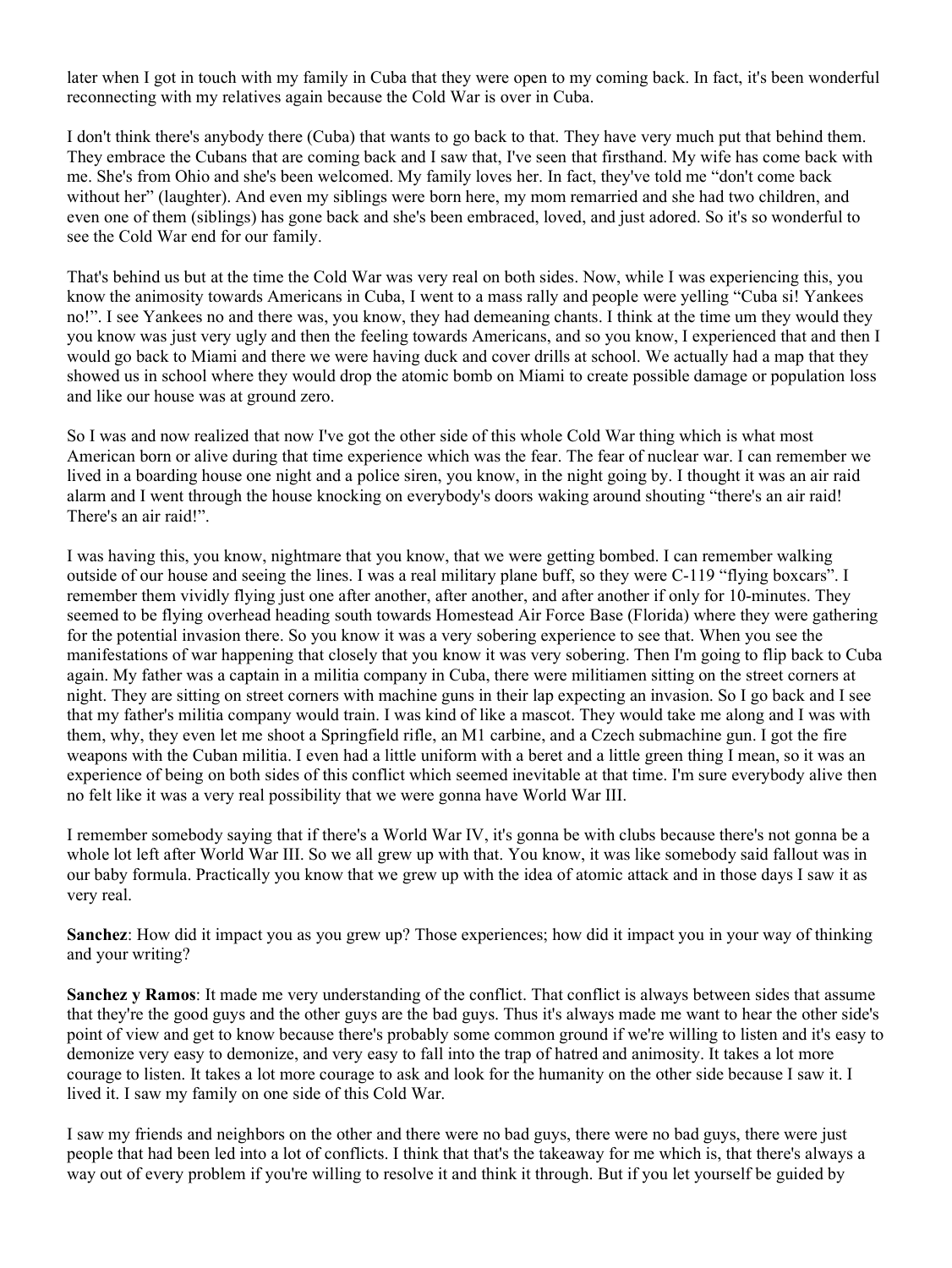slogans, if you let yourself be guided by demonization or hatred, then you know then the conflict becomes inevitable but it isn't. That is what I have taken away from that, the future.

**Sanchez**: So the future is not set in stone? So it's still to be built given the right conditions to be open to looking at the new options and try to find some middle ground?

**Sanchez y Ramos**: Yep, it's there, if you're willing to look for it.

**Sanchez**: This is a very difficult question when I asked myself and I haven't come to any substantial answer but I thought I'd ask. What do you think would have happened in your life had the Cold War not existed?

**Sanchez Y Ramos**: Well, it's hard to answer that because I've lived it. I can't imagine what it would be like without it. It's such an integral part of who I am. I think it isn't just me. I have to believe that the Cold War is as significant to the baby boom generation as say the depression or even World War II was to our parent's generation. It is such a powerful fundamental thing. For example, Vietnam became a big issue because of the draft and because of the war resistance movement, if we don't have a Cold War. If we don't have the use of small nations as proxies as we had in Vietnam we don't have the Vietnam War, and we have a whole loss of generational upheaval which I don't think would have ever happened. So again there's another Cold War relic that we had to live with and we had to deal with. So that's why I think, I appreciate your series in exploring the impact of the Cold War because I don't think it's emphasized enough what an impact it's had on all our lives and how it shaped us.

**Sanchez**: I'm concerned that people think that, as you mentioned, I'll take Vietnam, people think "that was back then" even though it was part of the series of the evolution of things and policies that were evolving out of the Cold War and something so big and so worldwide for so many years 1957 to 1991 that we can't get rid of this. It's in our DNA. I think, especially the baby boomers, we can't get rid of it. On the contrary, we better start going back and embracing it and realize where we are today based on it, you know, one way or another.

**Sanchez y Ramos**: So, well I mean Cuban American culture would not be here, it would not exist, if not for the Cold War. In fact, that Castro chose to align himself with the Eastern bloc there would be no exiles in Miami, there would be no Ted Cruz, there would be no Marco Rubio, and there would be no Bob Menendez. Here are three Cuban-American senators that we have that probably would never have been here had it not been for the Cold War. You know so it again it's American politics in ways which you know we really can't even begin to grasp but it's there. I mean, it's a big influence. If I could, oh, and even going back to before that, the McCarthy Era. I think was also part of the Cold War, all the ostracism of artists, writers, and creative people that took place because of the Cold War scare. The McCarthy, you know, were witch hunts trying to ferret out communists. Again, that has a deep impact on our culture as well.

**Sanchez**: I think you are bringing it to the surface. I have thought of it that way. The word "communism" was attached to a lot of things whether people didn't know what it was. As long as somebody heard it you bring that to the surface with McCarthyism. People heard the word and all of a sudden started running from it but yet what is it? Who is it? Well, you know people started pointing at each other because no one understood what it was. You brought that to the surface. I have a little joke in this dark moment of this history. I've always said you know if Castro had been allowed to pitch baseball for the Washington Senators (*correction from Seattle*) baseball team none of this may have ever happened. Why didn't somebody say "you know what, you're not a great pitcher but we're going to let you join the team". It would have solved so many things. You know you've been missing so it's my own personal. I think it's funny.

**Sanchez y Ramos**: I have a story I tell a very good friend of mine. He's from Indiana. He has been a long-time friend. He came to visit me. At the time, I was playing music and I was down in Dallas. He came down to visit me on vacation from Ohio and so while I was playing music, I had a day job at an artist mall. So while he came to visit me and had lunch, he wandered upstairs and met this young artist who had a little shop, an artist shop, on the second floor. It turns out, that just after that meeting they married, and then they had two kids. So I told his daughters that if not for Fidel Castro, you two wouldn't exist because I would have never come to the United States, your dad would have never come to Dallas and met your mom and so you can thank you're here because of Castro. So you know the connections are pretty powerful. So yeah I always loved that story.